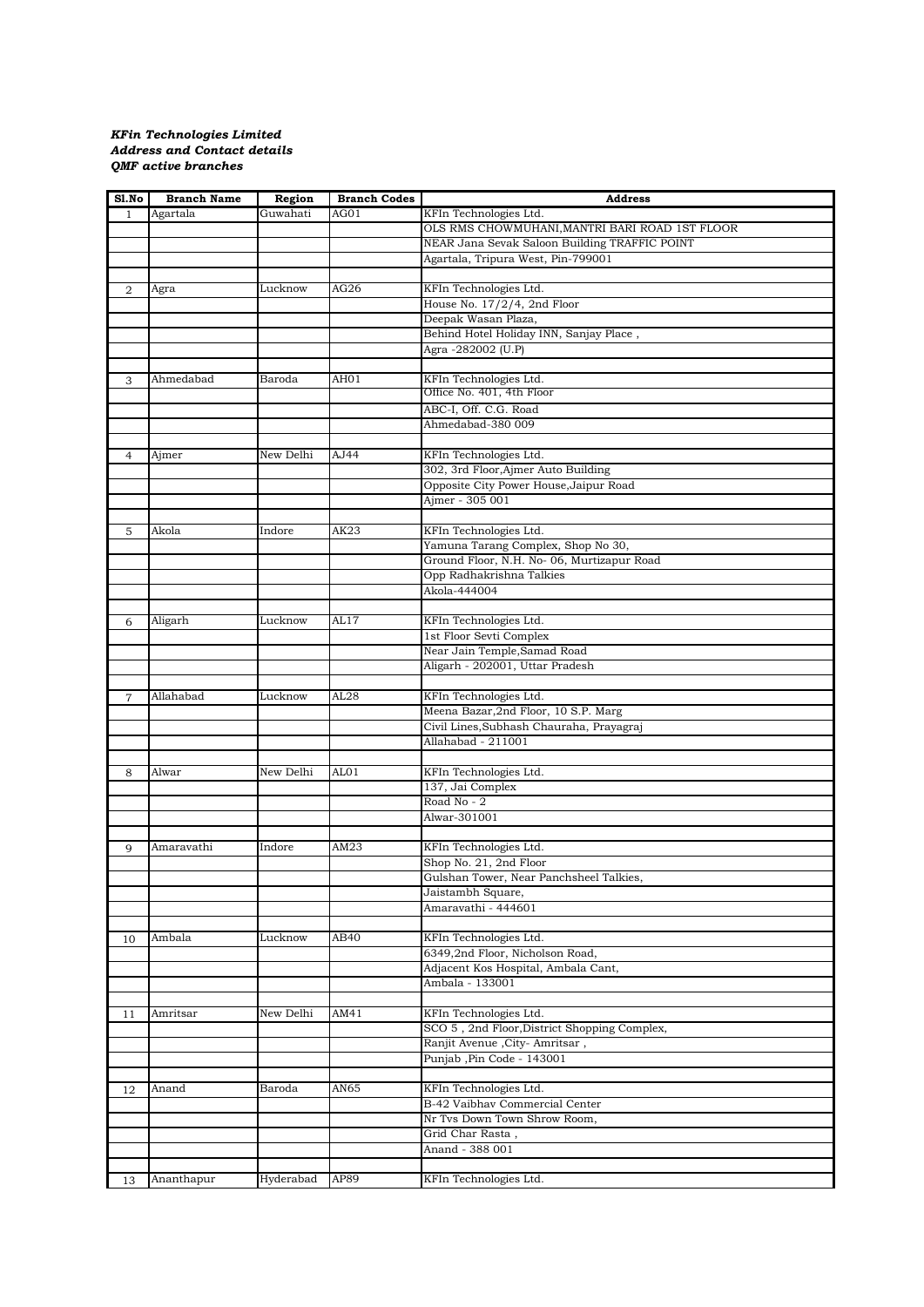|    |                |           |             | #13/4, Vishnupriya Complex,                        |
|----|----------------|-----------|-------------|----------------------------------------------------|
|    |                |           |             | Beside SBI Bank, Near Tower Clock                  |
|    |                |           |             | Anantapur - 515 001                                |
|    |                |           |             |                                                    |
| 14 | Asansol        | Kolkata   | AS64        | KFIn Technologies Ltd.                             |
|    |                |           |             | 1st Floor, 112/N, G. T. ROAD                       |
|    |                |           |             | BHANGA PACHIL, Paschim Bardhaman                   |
|    |                |           |             | Asansol - 713303, West Bengal                      |
|    |                |           |             |                                                    |
| 15 | Aurangabad     | Indore    | AU59        | KFIn Technologies Ltd.                             |
|    |                |           |             | Shop no B 38, Motiwala Trade Center                |
|    |                |           |             | Nirala Bazar                                       |
|    |                |           |             | Aurangabad-431001                                  |
|    |                |           |             |                                                    |
| 16 | Azamgarh       | Lucknow   | AZ19        | KFIn Technologies Ltd.                             |
|    |                |           |             | House No. 290, Ground Floor                        |
|    |                |           |             | Civil lines, Near Sahara Office                    |
|    |                |           |             | Azamgarh-276 001                                   |
|    |                |           |             |                                                    |
| 17 | Balasore       | Kolkata   | <b>BL40</b> | KFIn Technologies Ltd.                             |
|    |                |           |             | 1-B. 1st Floor, Kalinga Hotel Lane                 |
|    |                |           |             | Baleshwar, Baleshwar Sadar                         |
|    |                |           |             | Balasore - 756001, Orissa                          |
|    |                |           |             |                                                    |
| 18 | Bangalore      | Bangalore | BN03        | KFIn Technologies Ltd.                             |
|    |                |           |             | OLD NO: 35, NEW NO-59,                             |
|    |                |           |             | 1st Floor KAMALA NIVAS,                            |
|    |                |           |             | PUTTANNA ROAD                                      |
|    |                |           |             | Basavanagudi                                       |
|    |                |           |             | Bangalore - 560 004                                |
|    |                |           |             |                                                    |
| 19 | Bankura        | Kolkata   | <b>BR82</b> | KFIn Technologies Ltd.                             |
|    |                |           |             | Plot nos-80/1/ANATUNCHATI MAHALLA                  |
|    |                |           |             | 3rd floor,                                         |
|    |                |           |             | Ward No 24 Opp to PC Chandra,                      |
|    |                |           |             | Bankura - 722101                                   |
|    |                |           |             |                                                    |
| 20 | Bareilly       | Lucknow   | <b>BA15</b> | KFIn Technologies Ltd.                             |
|    |                |           |             | 1ST FLOOR REAR SIDE A -SQUARE BUILDING             |
|    |                |           |             | 54-CIVIL LINES, Ayub Khan Chauraha                 |
|    |                |           |             | <b>BAREILLY - 243 001</b>                          |
|    |                |           |             |                                                    |
| 21 | Baroda         | Baroda    | <b>BA01</b> | KFIn Technologies Ltd.                             |
|    |                |           |             | 1st Floor 125 Kanha Capital,                       |
|    |                |           |             | Opp. Express Hotel,                                |
|    |                |           |             | R C Dutt Road, Alkapuri                            |
|    |                |           |             | Vadodara - 390007.                                 |
|    |                |           |             |                                                    |
|    |                |           |             |                                                    |
| 22 | Begusarai      | Lucknow   | <b>BS78</b> | KFIn Technologies Ltd.                             |
|    |                |           |             | C/o Dr Hazari Prasad Sahu                          |
|    |                |           |             | Ward No 13, Behind Alka Cinema                     |
|    |                |           |             | Begusarai - 851117, Bihar                          |
|    |                |           |             |                                                    |
| 23 | Belgaum        | Bangalore | <b>BG40</b> | KFIn Technologies Ltd.                             |
|    |                |           |             | Premises No 101, CTS NO 1893,                      |
|    |                |           |             | Shree Guru Darshani Tower Anandwadi,               |
|    |                |           |             | Hindwadi, Belgaum 590011                           |
|    |                |           |             |                                                    |
| 24 | Bellary        | Bangalore | <b>BY21</b> | KFIn Technologies Ltd.                             |
|    |                |           |             | GROUND FLOOR, 3RD OFFICE, NEAR WOMENS COLLEGE ROAD |
|    |                |           |             | BESIDE AMRUTH DIAGNOSTIC SHANTHI ARCHADE           |
|    |                |           |             | <b>Bellary 583103</b>                              |
|    |                |           |             |                                                    |
| 25 | Berhampur (Or) | Kolkata   | <b>BE40</b> | KFIn Technologies Ltd.                             |
|    |                |           |             | Opp -Divya Nandan Kalyan Mandap                    |
|    |                |           |             | 3rd Lane Dharam Nagar, Near Lohiya Motor           |
|    |                |           |             | Berhampur-760001                                   |
|    |                |           |             |                                                    |
| 26 | Bhagalpur      | Lucknow   | <b>BH40</b> | KFIn Technologies Ltd.                             |
|    |                |           |             | 2nd Floor, Chandralok Complex,                     |
|    |                |           |             |                                                    |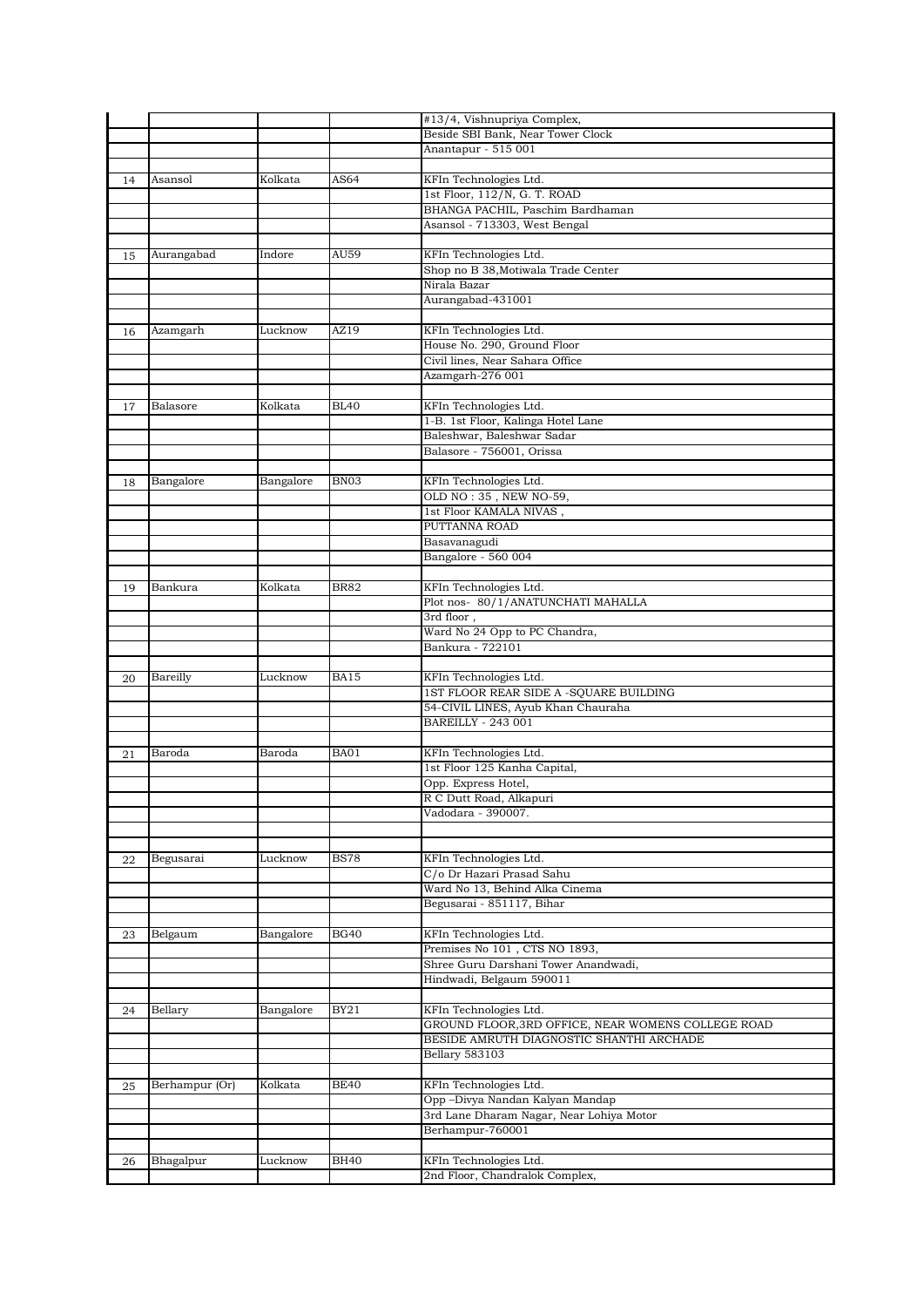|    |             |           |                  | Near Ghantaghar, Radha Rani Sinha Road,             |
|----|-------------|-----------|------------------|-----------------------------------------------------|
|    |             |           |                  | Bhagalpur - 812001                                  |
|    |             |           |                  |                                                     |
| 27 | Bharuch     | Baroda    | <b>BA38</b>      | KFIn Technologies Ltd.                              |
|    |             |           |                  | 123 Nexus business Hub, Near Gangotri Hotel         |
|    |             |           |                  | B/s Rajeshwari Petroleum, Makampur Road             |
|    |             |           |                  | Bharuch - 392 001                                   |
|    |             |           |                  |                                                     |
| 28 | Bhatinda    | New Delhi | BT01             | KFIn Technologies Ltd.                              |
|    |             |           |                  | 2nd Floor, MCB -Z-3-01043 GONIANA RODA,             |
|    |             |           |                  | OPPORITE NIPPON INDIA MF GT ROAD,                   |
|    |             |           |                  | NEAR HANUMAN CHOWK,                                 |
|    |             |           |                  | BHATINDA -151001, Punjab                            |
|    |             |           |                  |                                                     |
|    | Bhavnagar   | Baroda    | <b>BV55</b>      | KFIn Technologies Ltd.                              |
| 29 |             |           |                  | 303, STERLING POINT,                                |
|    |             |           |                  | WAGHAWADI ROAD,                                     |
|    |             |           |                  |                                                     |
|    |             |           |                  | BHAVNAGAR - 364001                                  |
|    |             |           |                  |                                                     |
| 30 | Bhilai      | Kolkata   | <b>BI69</b>      | KFIn Technologies Ltd.                              |
|    |             |           |                  | Office No.2, 1st Floor                              |
|    |             |           |                  | Plot No. 9/6, Nehru Nagar [East]                    |
|    |             |           |                  | Bhilai, Durg                                        |
|    |             |           |                  | BHILAI - 490020, Chhattisgarh                       |
|    |             |           |                  |                                                     |
| 31 | Bhilwara    | New Delhi | BH01             | KFIn Technologies Ltd.                              |
|    |             |           |                  | Office No. 14 B, Prem Bhawan, Pur Road,             |
|    |             |           |                  | Gandhi Nagar, Near CanaraBank,                      |
|    |             |           |                  | Bhilwara - 311001 (Rajasthan)                       |
|    |             |           |                  |                                                     |
| 32 | Bhopal      | Indore    | <b>BP66</b>      | KFIn Technologies Ltd.                              |
|    |             |           |                  | SF-13 Gurukripa Plaza, Plot No. 48A                 |
|    |             |           |                  | Opposite City Hospital, zone-2,M P Nagar            |
|    |             |           |                  | Bhopal-462011                                       |
|    |             |           |                  |                                                     |
|    | Bhubaneswar | Kolkata   | <b>BH24</b>      | KFIn Technologies Ltd.                              |
| 33 |             |           |                  | A/181 Back Side Of Shivam Honda Show Room           |
|    |             |           |                  |                                                     |
|    |             |           |                  | Saheed Nagar                                        |
|    |             |           |                  | Bhubaneswar-751007                                  |
|    |             |           |                  |                                                     |
| 34 | Bikaner     | New Delhi | BK01             | KFIn Technologies Ltd.                              |
|    |             |           |                  | Plot No 70 & 71, 2nd Floor,                         |
|    |             |           |                  | Dr.Chahar Building, Panchshati Circle,              |
|    |             |           |                  | Sadul Gunj,                                         |
|    |             |           |                  | Bikaner-334003                                      |
|    |             |           |                  |                                                     |
| 35 | Bilaspur    | Kolkata   | BI01             | KFIn Technologies Ltd.                              |
|    |             |           |                  | ANANDAM PLAZA, Shop.No.306                          |
|    |             |           |                  | 3rd Floor, Vyapar Vihar Main Road                   |
|    |             |           |                  | Bilaspur-495001                                     |
|    |             |           |                  |                                                     |
| 36 | Bokaro      | Kolkata   | <b>BK72</b>      | KFIn Technologies Ltd.                              |
|    |             |           |                  | CITY CENTRE, PLOT NO. HE-07, SECTOR-IV              |
|    |             |           |                  | <b>BOKARO STEEL CITY</b>                            |
|    |             |           |                  | Bokaro Steel City - 827 004                         |
|    |             |           |                  |                                                     |
| 37 | Burdwan     | Kolkata   | BU01             | KFIn Technologies Ltd.                              |
|    |             |           |                  | Saluja Complex; 846, Laxmipur,                      |
|    |             |           |                  | G T Road, Burdwan; PS: BURDWAN & DIST: BURDWAN-EAST |
|    |             |           |                  | PIN: 713101.                                        |
|    |             |           |                  |                                                     |
|    |             |           |                  |                                                     |
| 38 | Calicut     | Cochin    | CL62             | KFIn Technologies Ltd.                              |
|    |             |           |                  | Second Floor, Manimuriyil Centre                    |
|    |             |           |                  | Bank Road, Kasaba Village                           |
|    |             |           |                  | Calicut - 673 001                                   |
|    |             |           |                  |                                                     |
| 39 | Chandigarh  | New Delhi | CH <sub>25</sub> | KFIn Technologies Ltd.                              |
|    |             |           |                  | First floor, SCO 2469-70                            |
|    |             |           |                  | Sector 22-C                                         |
|    |             |           |                  | Chandigarh - 160022                                 |
|    |             |           |                  |                                                     |
|    |             |           |                  |                                                     |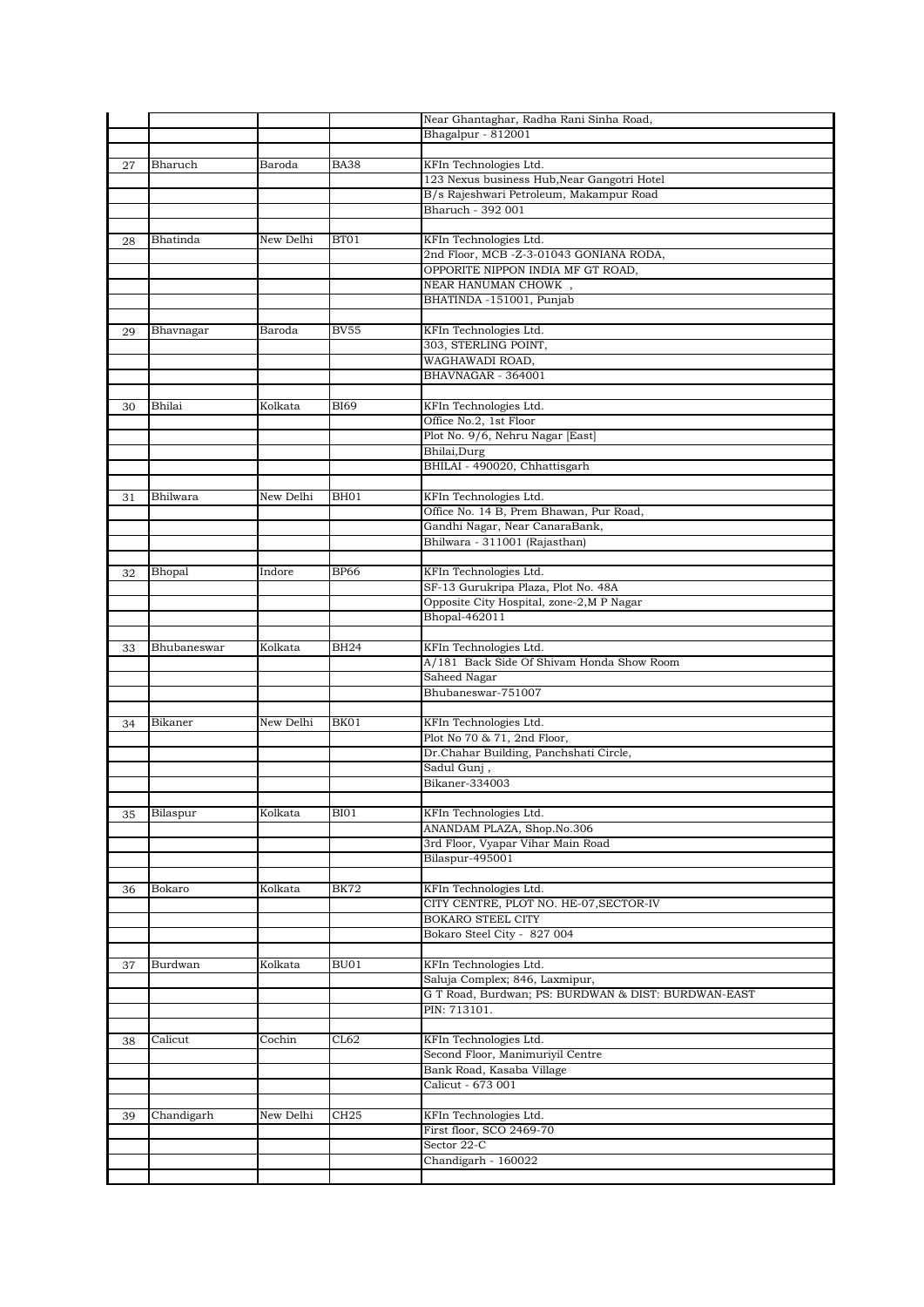| 40 | Chennai    | Chennai    | MD17             | KFIn Technologies Ltd.                                 |
|----|------------|------------|------------------|--------------------------------------------------------|
|    |            |            |                  | 9th Floor, Capital Towers 180,                         |
|    |            |            |                  | Kodambakkam High Road                                  |
|    |            |            |                  | Nungambakkam                                           |
|    |            |            |                  | Chennai - 600034                                       |
|    |            |            |                  |                                                        |
| 41 | Chinsura   | Kolkata    | CS83             | KFIn Technologies Ltd.                                 |
|    |            |            |                  | 96, DOCTORS LANE                                       |
|    |            |            |                  | PO:CHINSURAH, DT: HOOGHLY<br>Chinsura - 712101         |
|    |            |            |                  |                                                        |
| 42 | Cochin     | Cochin     | CO <sub>08</sub> | KFIn Technologies Ltd.                                 |
|    |            |            |                  | Building Nos.39 Ali Arcade, 1st floor,                 |
|    |            |            |                  | Near Atlantis Junction,                                |
|    |            |            |                  | Kizhvana Road, Panampili Nagar,                        |
|    |            |            |                  | Cochin-682 036                                         |
|    |            |            |                  | Ernakulum District                                     |
|    |            |            |                  |                                                        |
| 43 | Coimbatore | Coimbatore | CB <sub>06</sub> | KFIn Technologies Ltd.                                 |
|    |            |            |                  | 3rd Floor, 1057 Jaya Enclave,                          |
|    |            |            |                  | Avanashi Road                                          |
|    |            |            |                  | Coimbatore-641018                                      |
|    |            |            |                  |                                                        |
| 44 | Cuttack    | Kolkata    | CK09             | KFIn Technologies Ltd.                                 |
|    |            |            |                  | SHOP NO-45,2ND FLOOR, NETAJI SUBAS BOSE ARCADE         |
|    |            |            |                  | BIG BAZAR BUILDING, ADJACENT TO RELIANCE TRENDS        |
|    |            |            |                  | DARGHA BAZAR                                           |
|    |            |            |                  | Cuttack - 753001                                       |
|    |            |            |                  |                                                        |
| 45 | Darbhanga  | Lucknow    | DB42             | KFIn Technologies Ltd.                                 |
|    |            |            |                  | 2nd Floor Raj Complex<br>Near Poor Home                |
|    |            |            |                  | Darbhanga-846 004                                      |
|    |            |            |                  |                                                        |
| 46 | Davangere  | Bangalore  | <b>DV15</b>      | KFIn Technologies Ltd.                                 |
|    |            |            |                  | D.No 162/6, 1st Floor, 3rd Main, P J Extension         |
|    |            |            |                  | Davangere taluk, Davangere Mandal                      |
|    |            |            |                  | Davangere: 577002                                      |
|    |            |            |                  |                                                        |
| 47 | Dehradun   | Lucknow    | DH40             | KFIn Technologies Ltd.                                 |
|    |            |            |                  | Shop No-809/799, Street No-2 A Rajendra Nagar          |
|    |            |            |                  | Near Sheesha Lounge, Kaulagarh Road                    |
|    |            |            |                  | Dehradun - 248 001                                     |
|    |            |            |                  |                                                        |
| 48 | Deoria     | Lucknow    | DO16             | KFIn Technologies Ltd.                                 |
|    |            |            |                  | K. K. Plaza, Above Apurwa Sweets                       |
|    |            |            |                  | Civil Lines Road                                       |
|    |            |            |                  | Deoria-274001                                          |
|    |            |            |                  |                                                        |
| 49 | Dhanbad    | Kolkata    | DA94             | KFIn Technologies Ltd.                                 |
|    |            |            |                  | 208, New Market, 2Nd Floor,<br>Katras Road, Bank More, |
|    |            |            |                  | Dhanbad - 826001                                       |
|    |            |            |                  |                                                        |
| 50 | Dhule      | Indore     | DH22             | KFIn Technologies Ltd.                                 |
|    |            |            |                  | Ground Floor Ideal Laundry, Lane No 4                  |
|    |            |            |                  | Khol Galli, Near Muthoot Finance                       |
|    |            |            |                  | Opp Bhavasar General Store                             |
|    |            |            |                  | Dhule-424001                                           |
|    |            |            |                  |                                                        |
| 51 | Durgapur   | Kolkata    | <b>DU52</b>      | KFIn Technologies Ltd.                                 |
|    |            |            |                  | MWAV-16 Bengal Ambuja                                  |
|    |            |            |                  | 2ndFloor, City Centre, Dist: Burdwan                   |
|    |            |            |                  | Durgapur- 713216                                       |
|    |            |            |                  |                                                        |
| 52 | Eluru      | Hyderabad  | EL03             | KFIn Technologies Ltd.                                 |
|    |            |            |                  | DNO-23A-7-72/73K K S PLAZA                             |
|    |            |            |                  | MUNUKUTLA VARI STREET,                                 |
|    |            |            |                  | OPP ANDHRA HOSPITALS, R R PETA                         |
|    |            |            |                  | ELURU-534 002                                          |
|    |            |            |                  |                                                        |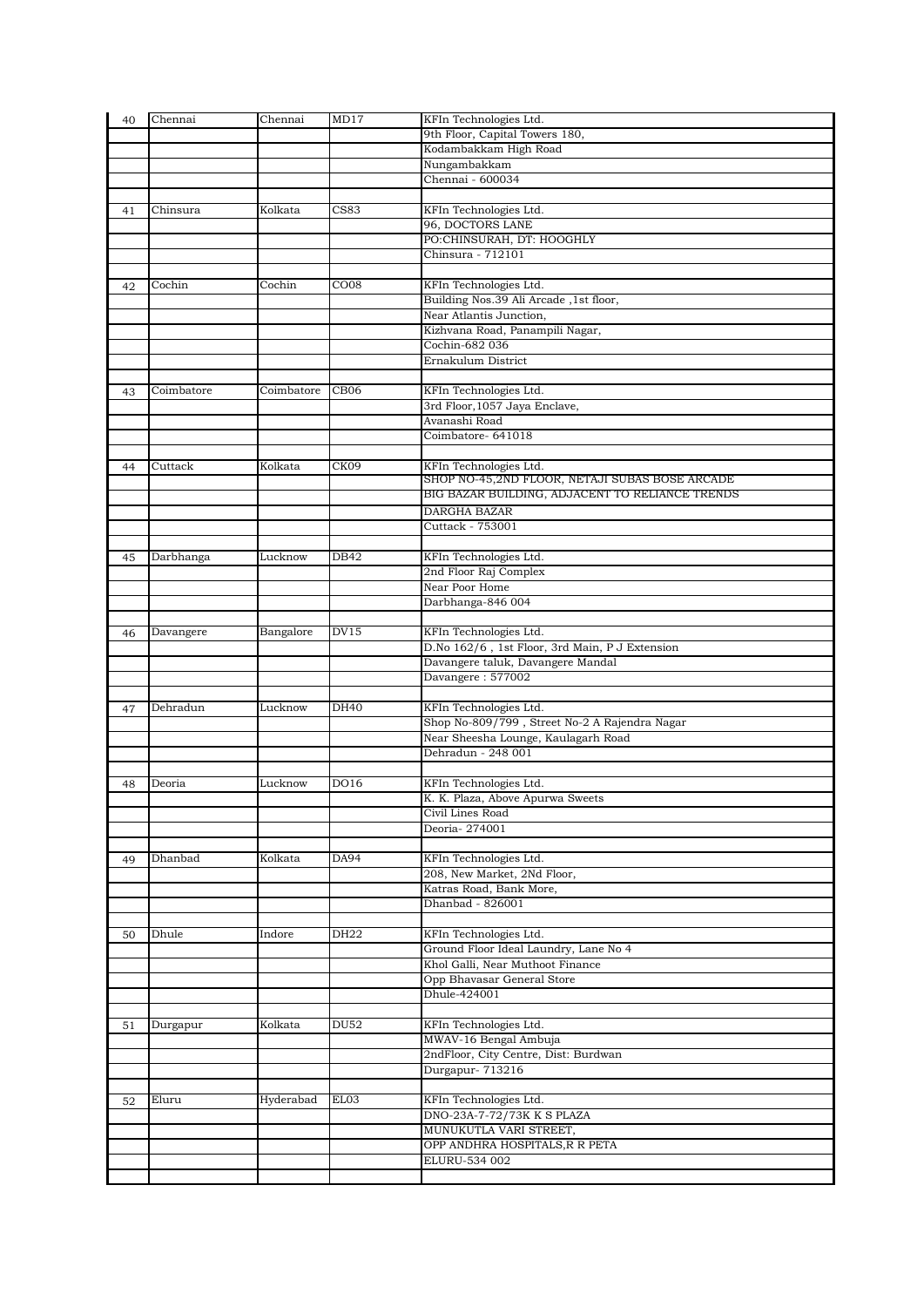| 53 | Erode       | Coimbatore | <b>ER54</b> | KFIn Technologies Ltd.                    |
|----|-------------|------------|-------------|-------------------------------------------|
|    |             |            |             | No 38/1 Ground Floor, Sathy Road,         |
|    |             |            |             | (VCTV Main Road),                         |
|    |             |            |             | Sorna Krishna Complex                     |
|    |             |            |             | Erode - 638 003                           |
|    |             |            |             |                                           |
| 54 | Faridabad   | Lucknow    | <b>FA56</b> | KFIn Technologies Ltd.                    |
|    |             |            |             | A-2B, 3rd Floor, Nehru Ground,            |
|    |             |            |             | Neelam Bata Road, Nit, Peer Ki Mazar,     |
|    |             |            |             | Faridabad - 121 001                       |
|    |             |            |             |                                           |
| 55 | Ferozpur    | New Delhi  | <b>FE20</b> | KFIn Technologies Ltd.                    |
|    |             |            |             | The Mall Road, Chawla Bulding, Ist Floor, |
|    |             |            |             | Opp. Centrail Jail, Near Hanuman Mandir   |
|    |             |            |             | Ferozpur City -152002                     |
|    |             |            |             |                                           |
|    | Gandhidham  | Baroda     | GD16        | KFIn Technologies Ltd.                    |
| 56 |             |            |             | Shop #12, Shree Ambica Arcade, Plot #300  |
|    |             |            |             |                                           |
|    |             |            |             | Ward 12. Opp. CG High School,             |
|    |             |            |             | Near HDFC Bank,                           |
|    |             |            |             | Gandhidham - 370201                       |
|    |             |            |             |                                           |
|    |             |            |             |                                           |
| 57 | Gandhinagar | Baroda     | GA01        | KFIn Technologies Ltd.                    |
|    |             |            |             | 123, First Floor                          |
|    |             |            |             | Megh Malhar Complex                       |
|    |             |            |             | Opp. Vijay Petrol Pump Sector - 11        |
|    |             |            |             | Gandhinagar - 382011                      |
|    |             |            |             |                                           |
| 58 | Gaya        | Kolkata    | GY81        | KFIn Technologies Ltd.                    |
|    |             |            |             | Property No 711045129, Ground Floor,      |
|    |             |            |             | Hotel Skylark, Swaraipuri Road,           |
|    |             |            |             | Gaya-823001, Bihar                        |
|    |             |            |             |                                           |
| 59 | Ghaziabad   | Lucknow    | GZ57        | KFIn Technologies Ltd.                    |
|    |             |            |             | FF - 31, Konark Building                  |
|    |             |            |             | Rajnagar                                  |
|    |             |            |             | Ghaziabad - 201003                        |
|    |             |            |             |                                           |
|    |             | Lucknow    | GP71        |                                           |
| 60 | Ghazipur    |            |             | KFIn Technologies Ltd.                    |
|    |             |            |             | House No. 148/19, Mahua Bagh              |
|    |             |            |             | Raini Katra                               |
|    |             |            |             | Ghazipur-233 001                          |
|    |             |            |             |                                           |
| 61 | Gonda       | Lucknow    | GN43        | KFIn Technologies Ltd.                    |
|    |             |            |             | House No. 782, Shiv Sadan, ITI Road       |
|    |             |            |             | Near Raghukul Vidya Peeth, Civil Lines    |
|    |             |            |             | Gonda-271 001                             |
|    |             |            |             |                                           |
|    |             |            |             |                                           |
| 62 | Gorakhpur   | Lucknow    | GR74        | KFIn Technologies Ltd.                    |
|    |             |            |             | Shop No. 8-9, 4th floor                   |
|    |             |            |             | Cross Mall                                |
|    |             |            |             | Gorakpur - 273 001                        |
|    |             |            |             |                                           |
| 63 | Gulbarga    | Bangalore  | GB62        | KFIn Technologies Ltd.                    |
|    |             |            |             | H NO 2-231, KRISHNA COMPLEX 2ND FLOOR     |
|    |             |            |             | Opp. Municipal corporation Office, Jagat  |
|    |             |            |             | Station Main Road, Kalaburagi             |
|    |             |            |             | Gulbarga: 585105                          |
|    |             |            |             |                                           |
| 64 | Guntur      | Hyderabad  | <b>GU56</b> | KFIn Technologies Ltd.                    |
|    |             |            |             | 2nd Shatter, 1st Floor                    |
|    |             |            |             | Hno. 6-14-48, 14/2 Lane, Arundal Pet      |
|    |             |            |             | Guntur -522002                            |
|    |             |            |             |                                           |
|    |             | Lucknow    | GA92        | KFIn Technologies Ltd.                    |
| 65 | Gurgaon     |            |             | 2nd Floor, Vipul Agora                    |
|    |             |            |             | M. G. Road                                |
|    |             |            |             |                                           |
|    |             |            |             | Gurgaon - 122001                          |
|    |             |            |             |                                           |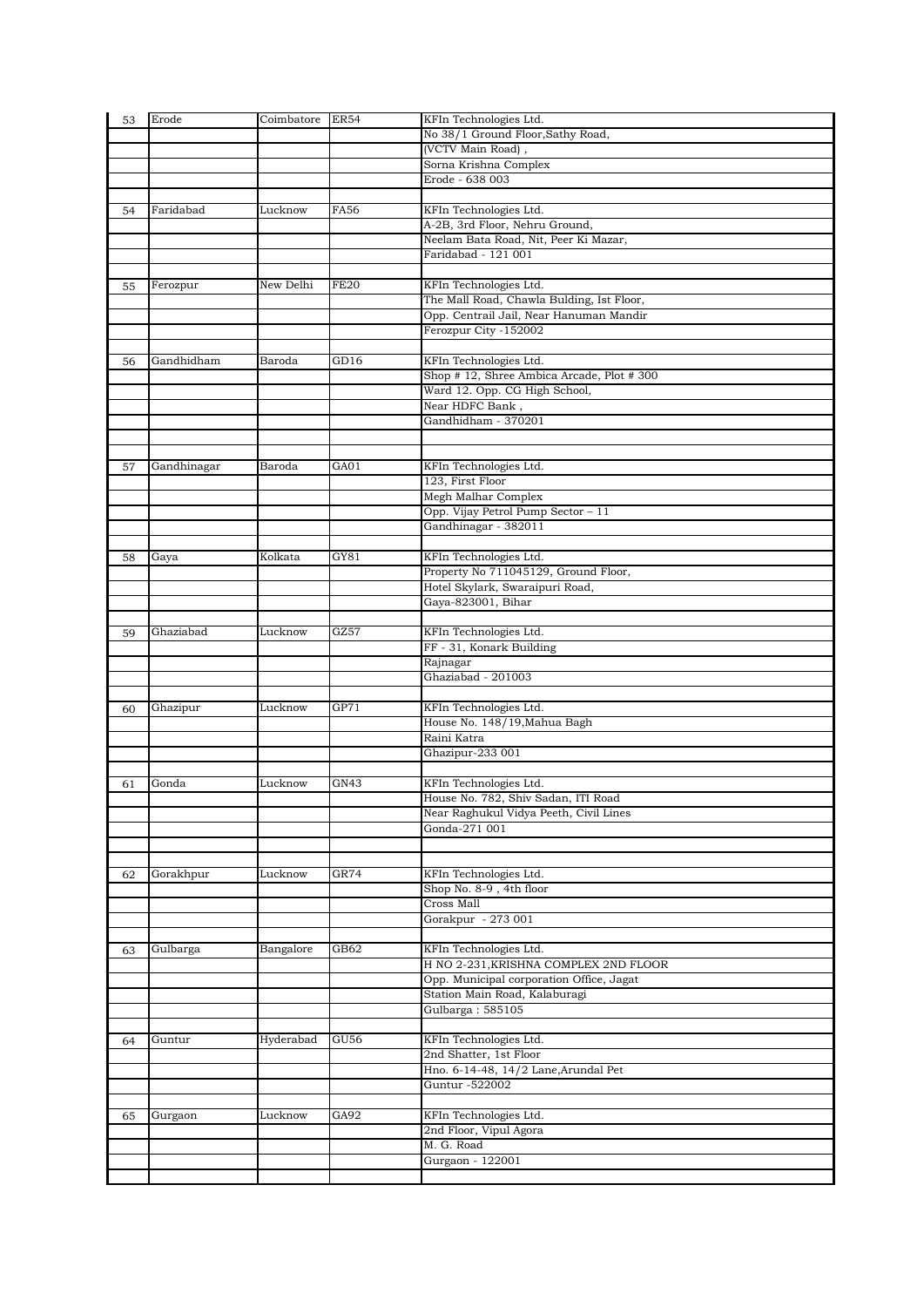| 66 | Guwahati   | Guwahati  | GW43        | KFIn Technologies Ltd.                                                    |
|----|------------|-----------|-------------|---------------------------------------------------------------------------|
|    |            |           |             | Ganapati Enclave, 4th Floor                                               |
|    |            |           |             | Opposite Bora service, Ullubari                                           |
|    |            |           |             | Guwahati - 781007                                                         |
|    |            |           |             |                                                                           |
| 67 | Gwalior    | Lucknow   | GL68        | KFIn Technologies Ltd.                                                    |
|    |            |           |             | City Centre                                                               |
|    |            |           |             | Near Axis Bank                                                            |
|    |            |           |             | Gwalior - 474 011                                                         |
|    |            |           |             |                                                                           |
| 68 | Haldwani   | Lucknow   | HD09        | KFIn Technologies Ltd.                                                    |
|    |            |           |             | Shop No. 5, KMVN Shoping Complex                                          |
|    |            |           |             | Haldwani - 263139                                                         |
|    |            |           |             |                                                                           |
|    |            |           |             |                                                                           |
| 69 | Haridwar   | Lucknow   | HA16        | KFIn Technologies Ltd.                                                    |
|    |            |           |             | Shop No. - 17, Bhatia Complex                                             |
|    |            |           |             | Near Jamuna Palace                                                        |
|    |            |           |             | Haridwar-249 410                                                          |
|    |            |           |             |                                                                           |
| 70 | Hassan     | Bangalore | <b>HS62</b> | KFIn Technologies Ltd.                                                    |
|    |            |           |             | HEMADRI ARCADE,                                                           |
|    |            |           |             | 2ND MAIN ROAD SALGAME ROAD                                                |
|    |            |           |             | NEAR BRAHMINS BOYS HOSTEL                                                 |
|    |            |           |             | Hassan - 573201                                                           |
|    |            |           |             |                                                                           |
| 71 | Hissar     | Lucknow   | HI40        | KFIn Technologies Ltd.                                                    |
|    |            |           |             | Shop No. 20, Ground Floor,                                                |
|    |            |           |             | R D City Centre, Railway Road,<br>Hissar - 125001                         |
|    |            |           |             |                                                                           |
|    |            |           |             |                                                                           |
| 72 | Hoshiarpur | New Delhi | HO01        | KFIn Technologies Ltd.                                                    |
|    |            |           |             | The Mall Complex Unit # SF-6,2nd Floor,                                   |
|    |            |           |             | Opposite Kapila Hospital, Sutheri Road,                                   |
|    |            |           |             | City-Hoshiarpur, Punjab, Pin Code - 146001                                |
|    | Hubli      | Bangalore | HU27        | KFIn Technologies Ltd.                                                    |
| 73 |            |           |             | R R MAHALAXMI MANSION,                                                    |
|    |            |           |             | ABOVE INDUSIND Bank,                                                      |
|    |            |           |             |                                                                           |
|    |            |           |             |                                                                           |
|    |            |           |             | 2ND FLOOR, DESAI CROSS, PINTO ROAD,                                       |
|    |            |           |             | Hubballi 580029                                                           |
|    |            |           |             |                                                                           |
| 74 | Hyderabad  | Hyderabad | <b>HY06</b> | KFIn Technologies Ltd.                                                    |
|    |            |           |             | No:303, Vamsee Estates                                                    |
|    |            |           |             | Opp: Bigbazaar, Ameerpet                                                  |
|    |            |           |             | Hyderabad - 500 016                                                       |
|    |            |           |             |                                                                           |
| 75 | Indore     | Indore    | IN11        | KFIn Technologies Ltd.                                                    |
|    |            |           |             | 101, Diamond Trade centre                                                 |
|    |            |           |             | 3-4 Diamond Colony, New Palasia, Above khurana Bakery<br>Indore $-452001$ |
|    |            |           |             |                                                                           |
|    | Jabalpur   | Indore    | JB02        | KFIn Technologies Ltd.                                                    |
| 76 |            |           |             | 2nd Floor, 290/1 (615-New)                                                |
|    |            |           |             | Near Bhavartal Garden                                                     |
|    |            |           |             | Jabalpur - 482001                                                         |
|    |            |           |             |                                                                           |
| 77 | Jaipur     | New Delhi | JA07        | KFIn Technologies Ltd.                                                    |
|    |            |           |             | Office no 101, 1st Floor, Okay Plus Tower,                                |
|    |            |           |             | Next to Kalyan Jewellers,                                                 |
|    |            |           |             | Government Hostel Circle, Ajmer Road,                                     |
|    |            |           |             | Jaipur - 302 001                                                          |
|    |            |           |             |                                                                           |
| 78 | Jalandhar  | New Delhi | JL32        | KFIn Technologies Ltd.                                                    |
|    |            |           |             | Office No 7, 3rd Floor                                                    |
|    |            |           |             | City Square building , E-H197 Civil Lines                                 |
|    |            |           |             | Jalandhar - 144 001                                                       |
|    |            |           |             |                                                                           |
| 79 | Jalgaon    | Indore    | JG37        | KFIn Technologies Ltd.                                                    |
|    |            |           |             | 3rd floor, 269 JAEE Plaza<br>Baliram Peth near Kishore Agencies           |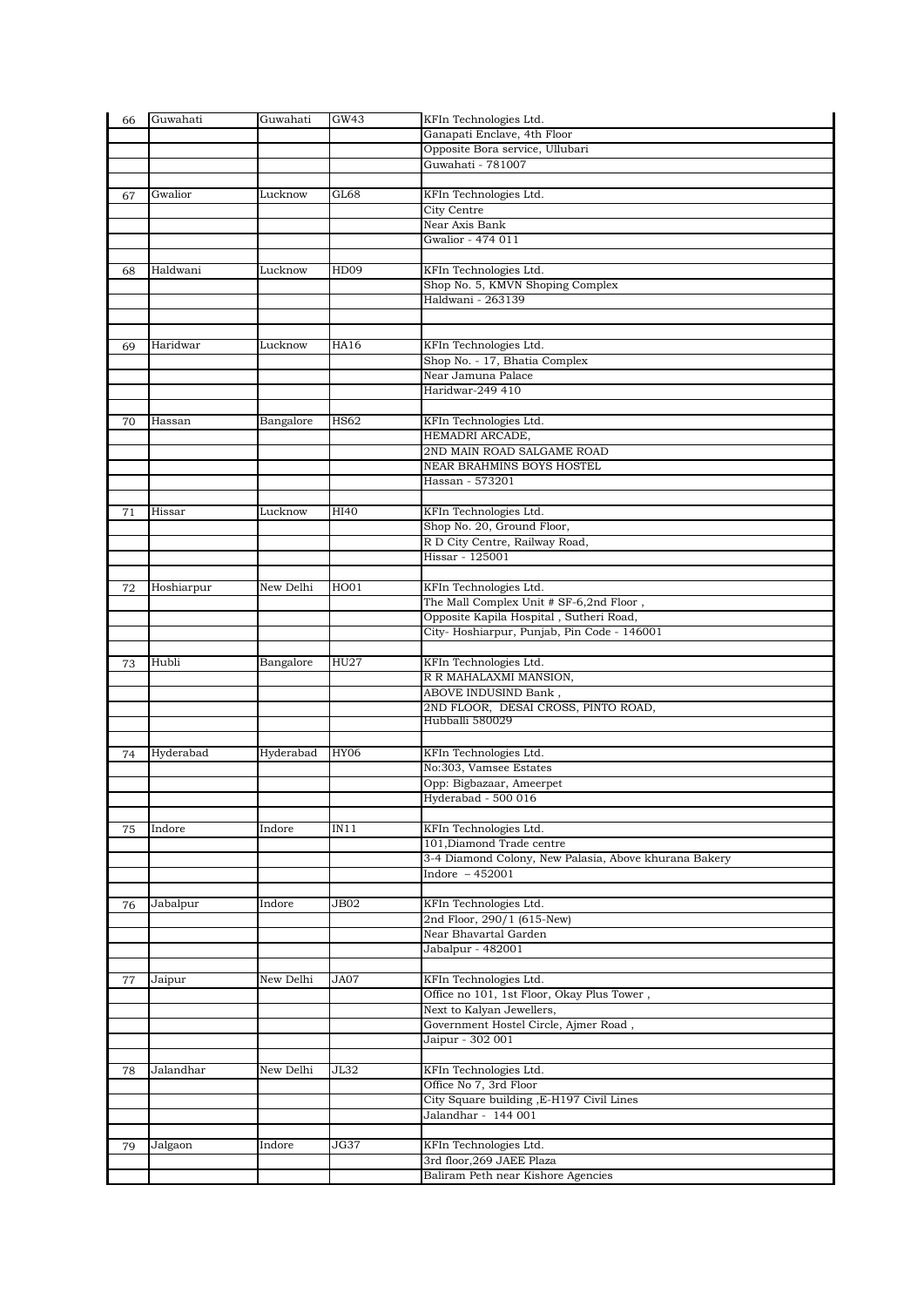|    |            |            |             | Jalgaon - 425 001                                                       |
|----|------------|------------|-------------|-------------------------------------------------------------------------|
|    |            |            |             |                                                                         |
| 80 | Jalpaiguri | Kolkata    | JP79        | KFIn Technologies Ltd.                                                  |
|    |            |            |             | D.B.C. Raod, Near Rupasree Cinema Hall,                                 |
|    |            |            |             | Opp to Nirala Hotel,<br>Beside Kalamandir, Po & Dist Jalapiguri         |
|    |            |            |             | Jalpaiguri - 735101                                                     |
|    |            |            |             |                                                                         |
| 81 | Jammu      | New Delhi  | JK10        | KFIn Technologies Ltd.                                                  |
|    |            |            |             | $1D/D$ Extension $2$                                                    |
|    |            |            |             | Valmiki Chowk, Gandhi Nagar                                             |
|    |            |            |             | Jammu - 180004                                                          |
|    |            |            |             |                                                                         |
| 82 | Jamnagar   | Baroda     | JN12        | KFIn Technologies Ltd.                                                  |
|    |            |            |             | Office No 131, 1st Floor Madahy Plazza<br>Opp SBI Bank, Nr. LAL Bunglow |
|    |            |            |             | Jamnagar - 361001                                                       |
|    |            |            |             |                                                                         |
|    |            |            |             |                                                                         |
| 83 | Jamshedpur | Kolkata    | JM42        | KFIn Technologies Ltd.                                                  |
|    |            |            |             | Madhukunj, 3rd Floor                                                    |
|    |            |            |             | Q Road, Sakchi, Bistupur                                                |
|    |            |            |             | Jamshedpur - 831 001                                                    |
|    |            |            |             |                                                                         |
| 84 | Jhansi     | Lucknow    | JH73        | KFIn Technologies Ltd.<br>1st Floor, Puja Tower, Near 48 Chambers       |
|    |            |            |             | <b>ELITE Crossing</b>                                                   |
|    |            |            |             | Jhansi - 284 001                                                        |
|    |            |            |             |                                                                         |
| 85 | Jodhpur    | New Delhi  | JO97        | KFIn Technologies Ltd.                                                  |
|    |            |            |             | Shop No. 6, GROUND FLOOR, GANG TOWER                                    |
|    |            |            |             | OPPOSITE ARORA MOTER SERVICE CENTRE,                                    |
|    |            |            |             | NEAR BOMBAY MOTER CIRCLE,                                               |
|    |            |            |             | Jodhpur - 342 003                                                       |
| 86 | Junagadh   | Baroda     | JD88        | KFIn Technologies Ltd.                                                  |
|    |            |            |             | Shop No. 201, 2nd Floor, V-ARCADE Complex                               |
|    |            |            |             | Near vanzari chowk, M.G. Road                                           |
|    |            |            |             | Junagadh - 362001                                                       |
|    |            |            |             |                                                                         |
|    |            |            |             |                                                                         |
| 87 | Kannur     | Cochin     | <b>KU29</b> | KFIn Technologies Ltd.                                                  |
|    |            |            |             | 2ND FLOOR, GLOBAL VILLAGE, BANK ROAD,<br>KANNUR - 670001, Kerala        |
|    |            |            |             |                                                                         |
| 88 | Kanpur     | Lucknow    | KN14        | KFIn Technologies Ltd.                                                  |
|    |            |            |             | 15/46, Ground Floor, Opp: Muir Mills,                                   |
|    |            |            |             | Civil Lines,                                                            |
|    |            |            |             | Kanpur - 208001                                                         |
|    |            |            |             |                                                                         |
| 89 | Karimnagar | Hyderabad  | KA03        | KFIn Technologies Ltd.                                                  |
|    |            |            |             | 2nd Shutter, HNo. 7-2-607 Sri Matha Complex<br>Mankammathota            |
|    |            |            |             | Karimnagar-505001                                                       |
|    |            |            |             |                                                                         |
| 90 | Karnal     | New Delhi  | KA21        | KFIn Technologies Ltd.                                                  |
|    |            |            |             | 3 Randhir Colony                                                        |
|    |            |            |             | Near Doctor J.C.Bathla Hospital                                         |
|    |            |            |             | Karnal-132001                                                           |
|    |            |            |             |                                                                         |
| 91 | Karur      | Coimbatore | <b>KA71</b> | KFIn Technologies Ltd.                                                  |
|    |            |            |             | No 88/11, BB plaza<br>NRMP street, K S Mess Back side                   |
|    |            |            |             | Karur - 639002                                                          |
|    |            |            |             |                                                                         |
| 92 | Kharagpur  | Kolkata    | KR96        | KFIn Technologies Ltd.                                                  |
|    |            |            |             | Holding No 254/220, SBI BUILDING                                        |
|    |            |            |             | Malancha Road, Ward No.16, PO: Kharagpur,                               |
|    |            |            |             | PS: Kharagpur,                                                          |
|    |            |            |             | Dist: Paschim Medinipur                                                 |
|    |            |            |             | Kharagpur-721301                                                        |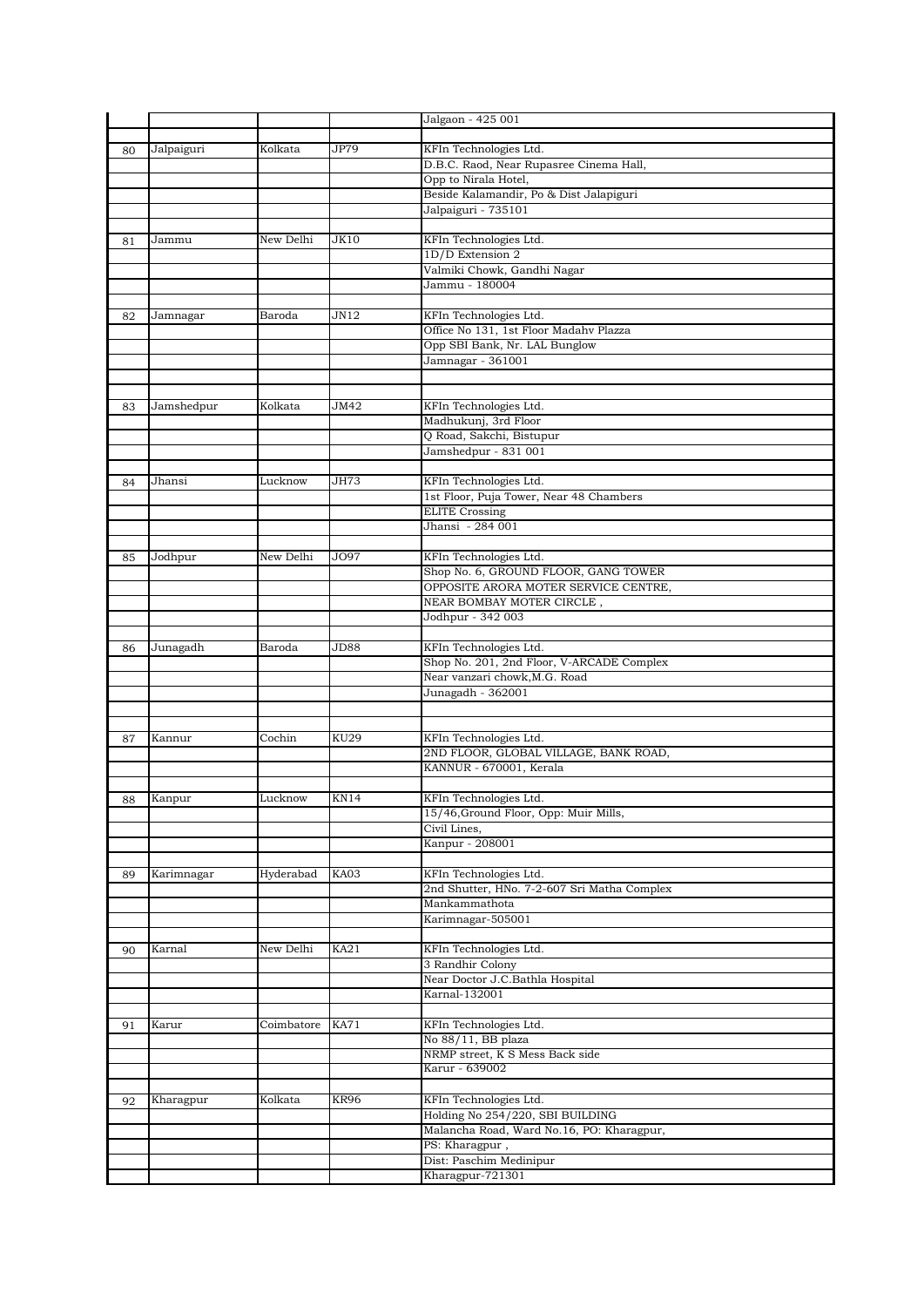| 93  |           |            |             |                                                |
|-----|-----------|------------|-------------|------------------------------------------------|
|     | Kolhapur  | Mumbai     | <b>KH40</b> | KFIn Technologies Ltd.                         |
|     |           |            |             | 605/1/4 E Ward,                                |
|     |           |            |             |                                                |
|     |           |            |             | Near Sultane Chambers,                         |
|     |           |            |             | Shahupuri 2nd Lane, Lakshmi Niwas              |
|     |           |            |             | Kolhapur 416001                                |
|     |           |            |             |                                                |
| 94  | Kolkata   | Kolkata    | CA05        | KFIn Technologies Ltd.                         |
|     |           |            |             | 2/1 Russel Street                              |
|     |           |            |             |                                                |
|     |           |            |             | 4th Floor, Kankaria Centre                     |
|     |           |            |             | Kolkata-700071, West Bengal, India             |
|     |           |            |             |                                                |
|     |           |            |             |                                                |
| 95  | Kollam    | Cochin     | <b>KM12</b> | KFIn Technologies Ltd.                         |
|     |           |            |             | SREE VIGNESWARA BHAVAN                         |
|     |           |            |             | <b>SHASTRI JUNCTION</b>                        |
|     |           |            |             |                                                |
|     |           |            |             | KOLLAM - 691001                                |
|     |           |            |             |                                                |
| 96  | Kota      | New Delhi  | KO56        | KFIn Technologies Ltd.                         |
|     |           |            |             | D-8, SHRI RAM COMPLEX                          |
|     |           |            |             | OPPOSITE MULTI PURPOSE SCHOOL,                 |
|     |           |            |             | GUMANPURA,                                     |
|     |           |            |             |                                                |
|     |           |            |             | Kota - 324007                                  |
|     |           |            |             |                                                |
| 97  | Kottayam  | Cochin     | KY63        | KFIn Technologies Ltd.                         |
|     |           |            |             | 1St Floor Csiascension Square                  |
|     |           |            |             | Railway Station Road                           |
|     |           |            |             | Collectorate PO                                |
|     |           |            |             |                                                |
|     |           |            |             | Kottayam - 686 002                             |
|     |           |            |             |                                                |
| 98  | Kurnool   | Hyderabad  | KU03        | KFIn Technologies Ltd.                         |
|     |           |            |             | Shop No:47, 2nd Floor                          |
|     |           |            |             | S komda Shoping mall                           |
|     |           |            |             | Kurnool-518 001                                |
|     |           |            |             |                                                |
|     |           |            |             |                                                |
| 99  | Lucknow   | Lucknow    | LK13        | KFIn Technologies Ltd.                         |
|     |           |            |             | Ist Floor, A. A. Complex                       |
|     |           |            |             | 5 Park Road, Hazratganj, Thaper House          |
|     |           |            |             | Lucknow - 226001                               |
|     |           |            |             |                                                |
|     |           |            |             |                                                |
|     | Ludhiana  | New Delhi  | LU20        | KFIn Technologies Ltd.                         |
| 100 |           |            |             | Second floor, SCO 122, Above Hdfc Mutual fund, |
|     |           |            |             | Feroze Gandhi Market                           |
|     |           |            |             |                                                |
|     |           |            |             | Ludhiana - 141001                              |
|     |           |            |             |                                                |
|     |           |            |             |                                                |
| 101 | Madurai   | Coimbatore | MR31        | KFIn Technologies Ltd.                         |
|     |           |            |             | G-16/17, AR Plaza, 1st floor,                  |
|     |           |            |             | North Veli Street,                             |
|     |           |            |             | Madurai - 625001                               |
|     |           |            |             |                                                |
|     |           |            |             |                                                |
| 102 | Malda     | Kolkata    | ML97        | KFIn Technologies Ltd.                         |
|     |           |            |             | RAM KRISHNA PALLY; GROUND FLOOR                |
|     |           |            |             | ENGLISH BAZAR                                  |
|     |           |            |             | MALDA - 732101                                 |
|     |           |            |             |                                                |
| 103 | Mangalore | Bangalore  | MN53        | KFIn Technologies Ltd.                         |
|     |           |            |             |                                                |
|     |           |            |             | Mahendra Arcade Opp Court Road                 |
|     |           |            |             | Karangal Padi                                  |
|     |           |            |             | Mangalore - 575 003                            |
|     |           |            |             |                                                |
| 104 | Margao    | Bangalore  | MR75        | KFIn Technologies Ltd.                         |
|     |           |            |             | SHOP NO 21, OSIA MALL, 1ST FLOOR               |
|     |           |            |             |                                                |
|     |           |            |             | NEAR KTC BUS STAND, SGDPA MARKET COMPLEX       |
|     |           |            |             | Margao-Goa -403601                             |
|     |           |            |             |                                                |
| 105 | Mathura   | Lucknow    | <b>MA47</b> | KFIn Technologies Ltd.                         |
|     |           |            |             | Shop No. 9, Ground Floor                       |
|     |           |            |             |                                                |
|     |           |            |             | Vihari Lal Plaza, Opposite Brijwasi Centrum    |
|     |           |            |             | Near New Bus Stand                             |
|     |           |            |             | Mathura - 281001                               |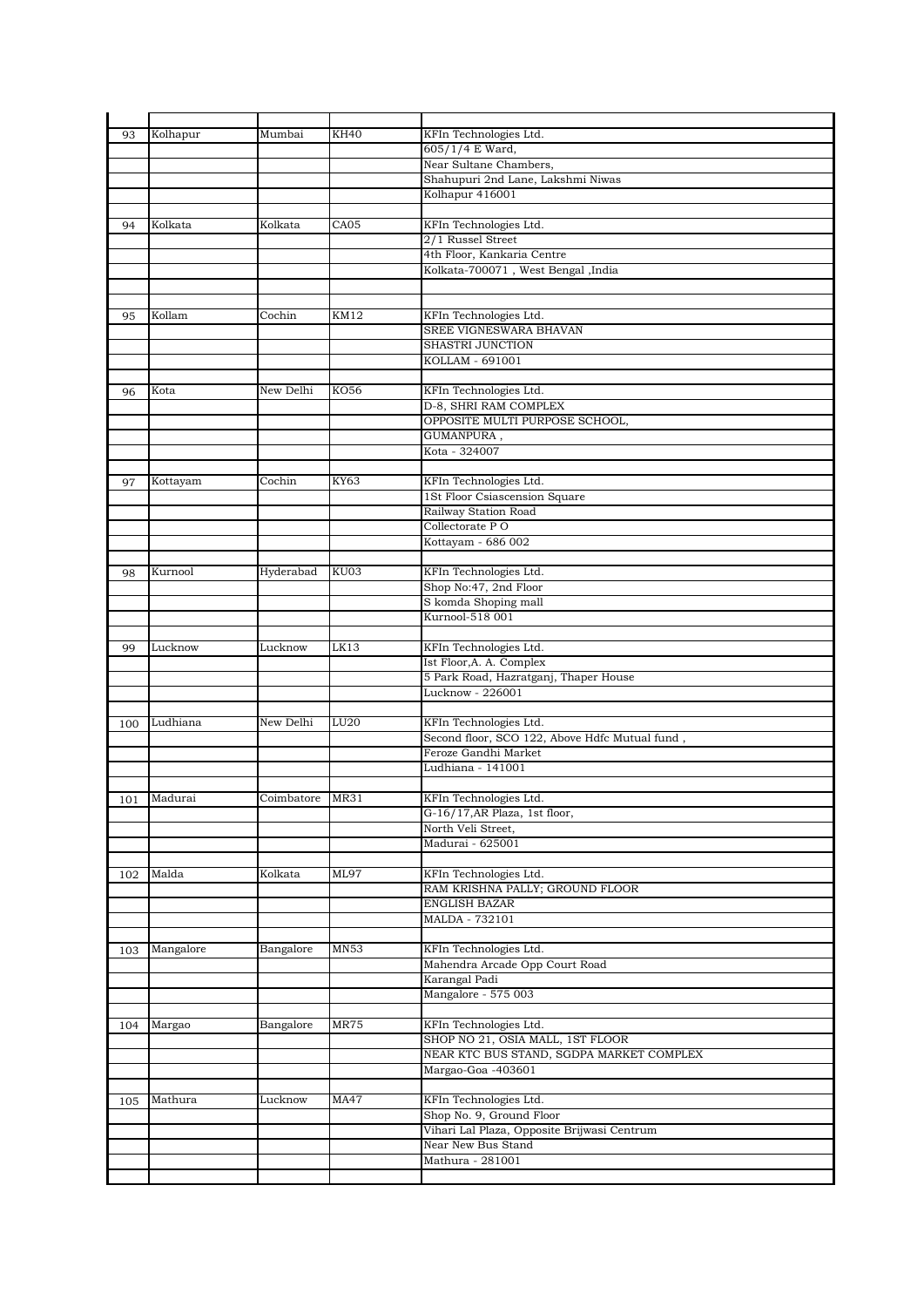| 106 | Meerut      | Lucknow    | ME35             | KFIn Technologies Ltd.                                |
|-----|-------------|------------|------------------|-------------------------------------------------------|
|     |             |            |                  | H No 5, Purva Eran                                    |
|     |             |            |                  | Opp Syndicate Bank, Hapur Road                        |
|     |             |            |                  | Meerut - 250 001                                      |
|     |             |            |                  |                                                       |
| 107 | Mehsana     | Baroda     | MH <sub>60</sub> | KFIn Technologies Ltd.                                |
|     |             |            |                  | FF-21,                                                |
|     |             |            |                  | Someshwar Shopping Mall,                              |
|     |             |            |                  | Modhera Char Rasta,                                   |
|     |             |            |                  | Mehsana-384002                                        |
|     |             |            |                  |                                                       |
| 108 | Mirzapur    | Lucknow    | MI34             | KFIn Technologies Ltd.                                |
|     |             |            |                  | Triveni Campus, Near SBI Life                         |
|     |             |            |                  | Ratanganj                                             |
|     |             |            |                  | Mirzapur-231001                                       |
|     |             |            |                  |                                                       |
| 109 | Moga        | New Delhi  | MO <sub>20</sub> | KFIn Technologies Ltd.                                |
|     |             |            |                  | 1St Floor, Dutt Road, Mandir Wali Gali                |
|     |             |            |                  | Civil Lines, Barat Ghar                               |
|     |             |            |                  | Moga-142001                                           |
|     |             |            |                  |                                                       |
| 110 | Moradabad   | Lucknow    | MO36             | KFIn Technologies Ltd.                                |
|     |             |            |                  | Chadha Complex, G. M. D. Road                         |
|     |             |            |                  | Near Tadi Khana, Chowk                                |
|     |             |            |                  | Moradabad - 244 001                                   |
|     |             |            |                  |                                                       |
| 111 | Morena      | Lucknow    | MO29             | KFIn Technologies Ltd.                                |
|     |             |            |                  | House No. HIG 959, Near Court                         |
|     |             |            |                  | Front of Dr. Lal Lab, Old Housing Board Colony        |
|     |             |            |                  | Morena -476 001                                       |
|     |             |            |                  |                                                       |
| 112 | Mumbai      | Mumbai     | <b>BB02</b>      | KFIn Technologies Ltd.                                |
|     |             |            |                  | Office number: 01/04                                  |
|     |             |            |                  | 24/B, Raja Bahadur Compound                           |
|     |             |            |                  | Ambalal Doshi Marg,                                   |
|     |             |            |                  | Behind Bombay Stock Exchange, Fort<br>Mumbai - 400001 |
|     |             |            |                  |                                                       |
|     | Muzaffarpur | Lucknow    | MZ84             | KFIn Technologies Ltd.                                |
| 113 |             |            |                  | First Floor Saroj Complex                             |
|     |             |            |                  | Diwam Road, Near Kalyani Chowk                        |
|     |             |            |                  | Muzaffarpur-842001                                    |
|     |             |            |                  |                                                       |
| 114 | Mysore      | Bangalore  | <b>MY57</b>      | KFIn Technologies Ltd.                                |
|     |             |            |                  | NO 2924, 2ND FLOOR, 1ST MAIN, 5TH CROSS               |
|     |             |            |                  | SARASWATHI PURAM                                      |
|     |             |            |                  | Mysore - 570 009                                      |
|     |             |            |                  |                                                       |
| 115 | Nadiad      | Baroda     | <b>ND67</b>      | KFIn Technologies Ltd.                                |
|     |             |            |                  | 311-3rd Floor City Center                             |
|     |             |            |                  | Near Paras Circle                                     |
|     |             |            |                  | Nadiad - 387001                                       |
|     |             |            |                  |                                                       |
| 116 | Nagerkoil   | Coimbatore | <b>NK25</b>      | KFIn Technologies Ltd.                                |
|     |             |            |                  | HNO 45, 1st Floor                                     |
|     |             |            |                  | East Car Street,                                      |
|     |             |            |                  | Nagarcoil - 629001                                    |
|     |             |            |                  |                                                       |
| 117 | Nagpur      | Indore     | NG26             | KFIn Technologies Ltd.                                |
|     |             |            |                  | Block No. B / 1 & 2, Shree Apratment                  |
|     |             |            |                  | Plot No. 2, Khare Town                                |
|     |             |            |                  | Mata Mandir Road, Dharampeth                          |
|     |             |            |                  | Nagpur - 440 010                                      |
|     |             |            |                  |                                                       |
| 118 | Nanded      | Hyderabad  | <b>NN22</b>      | KFIn Technologies Ltd.                                |
|     |             |            |                  | Shop No. 4, First Floor, Opp.Bank Of India            |
|     |             |            |                  | Santkrupa Market, Gurudwara Road                      |
|     |             |            |                  | Nanded-431601                                         |
|     |             |            |                  |                                                       |
| 119 | Nasik       | Indore     | NA22             | KFIn Technologies Ltd.                                |
|     |             |            |                  | S-9, Second Floor, Suyojit Sankul,                    |
|     |             |            |                  |                                                       |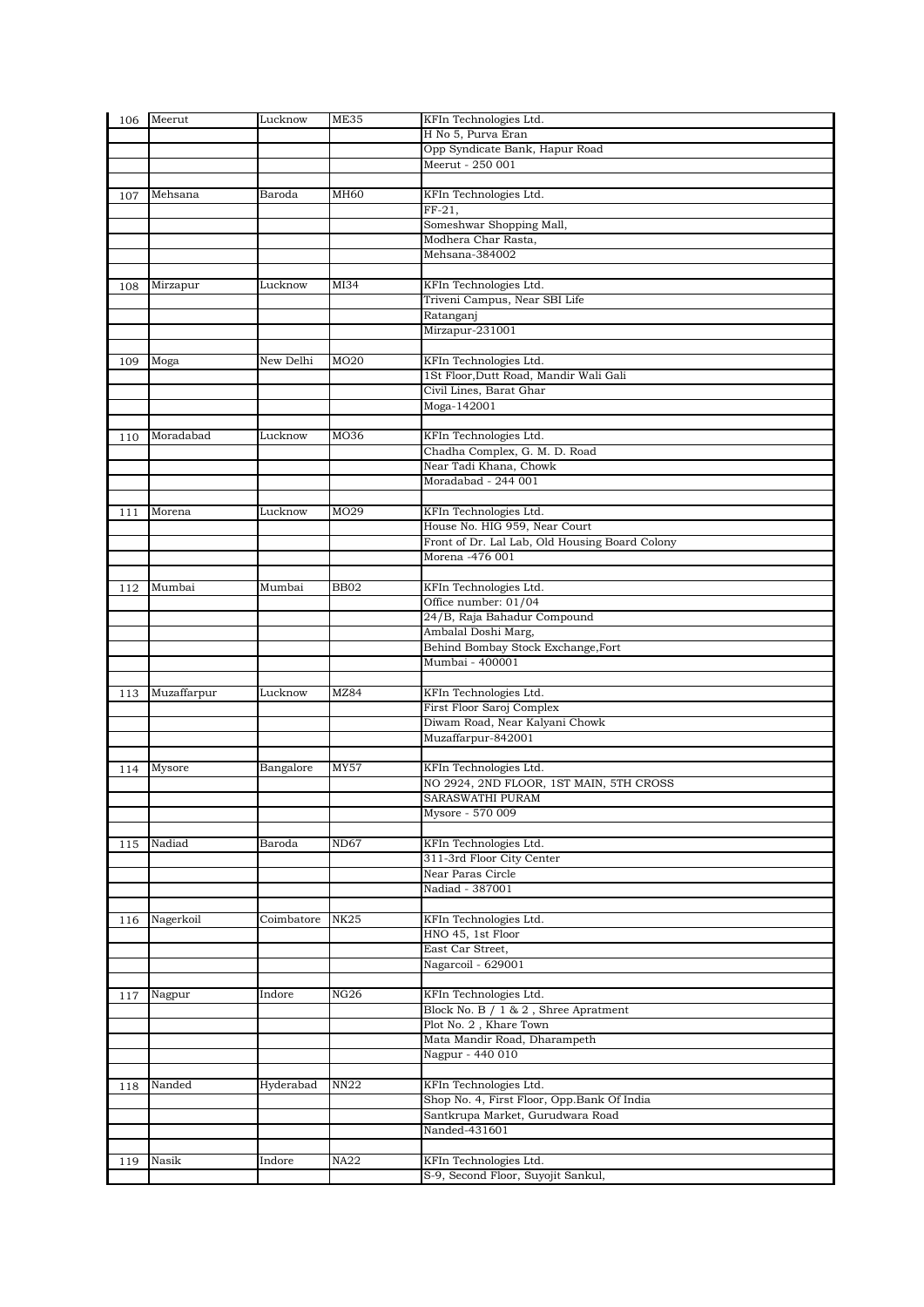|     |             |            |             | Sharanpur Road,                                           |
|-----|-------------|------------|-------------|-----------------------------------------------------------|
|     |             |            |             | Nasik, Maharashtra - 422002                               |
|     |             |            |             |                                                           |
|     |             |            |             |                                                           |
| 120 | Navsari     | Baroda     | NV40        | KFIn Technologies Ltd.                                    |
|     |             |            |             | 103, 1ST FLOOR LANDMARK MALL                              |
|     |             |            |             | NEAR SAYAJI LIBRARY,                                      |
|     |             |            |             | Navsari - 396 445                                         |
|     |             |            |             |                                                           |
| 121 | New Delhi   | New Delhi  | <b>DL09</b> | KFIn Technologies Ltd.                                    |
|     |             |            |             | 305 New Delhi House                                       |
|     |             |            |             | 27 Barakhamba Road                                        |
|     |             |            |             | New Delhi-110 001                                         |
|     |             |            |             |                                                           |
| 122 | Noida       | Lucknow    | NO13        | KFIn Technologies Ltd.                                    |
|     |             |            |             | F-21,2nd Floor, Near Kalyan Jewelers                      |
|     |             |            |             | Sector-18                                                 |
|     |             |            |             | Noida - 201301(U.P)                                       |
|     |             |            |             |                                                           |
| 123 | Palghat     | Cochin     | <b>PG35</b> | KFIn Technologies Ltd.                                    |
|     |             |            |             | No.20 & 21, Metro Complex,                                |
|     |             |            |             | Head Post Office Road, Sultanpet,                         |
|     |             |            |             | Palghat - 678001                                          |
|     |             |            |             |                                                           |
| 124 | Panipat     | Lucknow    | PP93        | KFIn Technologies Ltd.                                    |
|     |             |            |             | Shop No. 20, 1st Floor BMK Market,                        |
|     |             |            |             | Behind HIVE Hotel,                                        |
|     |             |            |             | G.T. Road                                                 |
|     |             |            |             | Panipat - 132103, Haryana                                 |
|     |             |            |             |                                                           |
| 125 | Panjim      | Bangalore  | GO22        | KFIn Technologies Ltd.<br>H. No: T-9, T-10, Affran plaza, |
|     |             |            |             | 3rd Floor, Near Don Bosco High School,                    |
|     |             |            |             | Panjim Goa, 403001                                        |
|     |             |            |             |                                                           |
|     | Pathankot   | New Delhi  | <b>PK32</b> | KFIn Technologies Ltd.                                    |
| 126 |             |            |             | 2nd Floor, Sahni Arcade Complex                           |
|     |             |            |             | Adj.Indra colony Gate Railway Road,                       |
|     |             |            |             | Pathankot - 145001                                        |
|     |             |            |             |                                                           |
| 127 | Patiala     | New Delhi  | PT11        | KFIn Technologies Ltd.                                    |
|     |             |            |             | B-17/423 Opp Modi College, Lower Mall                     |
|     |             |            |             | Patiala 147001                                            |
|     |             |            |             |                                                           |
| 128 | Patna       | Kolkata    | PA31        | KFIn Technologies Ltd.                                    |
|     |             |            |             | 3A, 3rd floor , Anand tower, Opp ICICI Bank               |
|     |             |            |             | Beside chankya cinema hall; Exhibition road               |
|     |             |            |             | Patna - 800001.                                           |
|     |             |            |             |                                                           |
| 129 | Pondicherry | Coimbatore | PD46        | KFIn Technologies Ltd.                                    |
|     |             |            |             | No $-122(10b)$ ,,                                         |
|     |             |            |             | Muthumariamman koil street,                               |
|     |             |            |             | Pondicherry - 605 001                                     |
|     |             |            |             |                                                           |
| 130 | Pune        | Mumbai     | <b>PU18</b> | KFIn Technologies Ltd.                                    |
|     |             |            |             | Office no 207-210, 2nd Floor                              |
|     |             |            |             | Kamla Arcade, Jangli Maharaj Road                         |
|     |             |            |             | Opposite Balgandharva, Shivaji Nagar                      |
|     |             |            |             | Pune - 411005                                             |
|     |             |            |             |                                                           |
| 131 | Raipur      | Kolkata    | <b>RA25</b> | KFIn Technologies Ltd.                                    |
|     |             |            |             | Office No.S-13                                            |
|     |             |            |             | Second Floor, Raheja Tower                                |
|     |             |            |             | Fafadih Chowk, Jail Road                                  |
|     |             |            |             | Raipur - 492 001                                          |
|     |             |            |             |                                                           |
| 132 | Rajahmundry | Hyderabad  | RJ33        | KFIn Technologies Ltd.                                    |
|     |             |            |             | No. 46-23-10/A, Tirumala Arcade, 2nd floor,               |
|     |             |            |             | Ganuga Veedhi ,Danavaipeta, Rajahmundry,                  |
|     |             |            |             | East Godavari Dist, AP-533103                             |
|     |             |            |             |                                                           |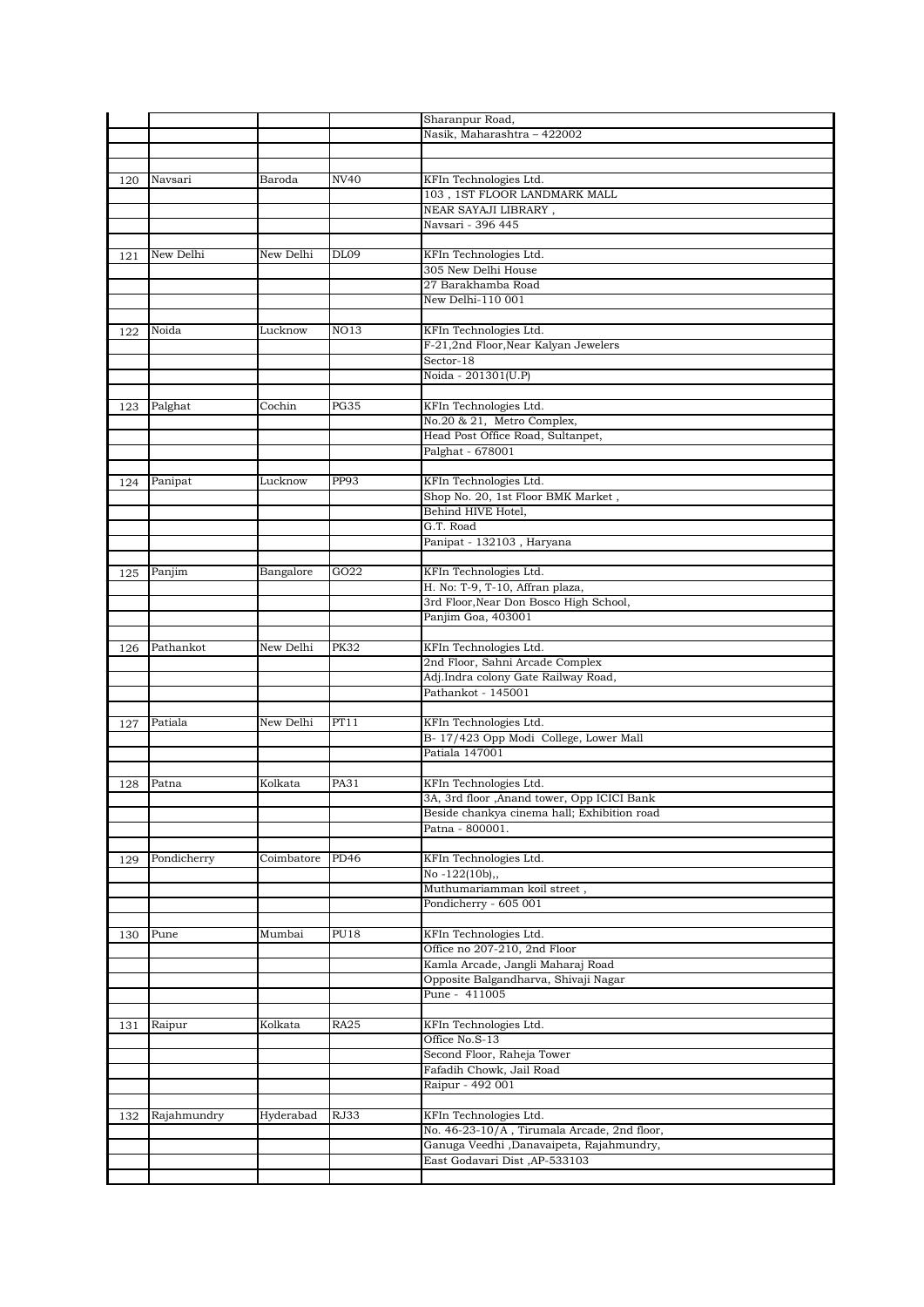| 133 | Rajkot    | Baroda     | RJ61        | KFIn Technologies Ltd.                 |
|-----|-----------|------------|-------------|----------------------------------------|
|     |           |            |             | 302 Metro Plaza                        |
|     |           |            |             | Near Moti Tanki Chowk                  |
|     |           |            |             | Rajkot - 360 001                       |
|     |           |            |             |                                        |
| 134 | Ranchi    | Kolkata    | <b>RN29</b> | KFIn Technologies Ltd.                 |
|     |           |            |             | Room No. 307, 3Rd Floor,               |
|     |           |            |             | Commerce Towers, Beside Mahabir Towers |
|     |           |            |             | Main Road                              |
|     |           |            |             | Ranchi - 834 001                       |
|     |           |            |             |                                        |
| 135 | Renukoot  | Lucknow    | <b>RT39</b> | KFIn Technologies Ltd.                 |
|     |           |            |             | C/o Mallick Medical Store              |
|     |           |            |             | Bangali Katra Main Road, Renukoot      |
|     |           |            |             | Dist. Sonebhadra (U.P.)-231 217        |
|     |           |            |             |                                        |
| 136 | Rewa      | Lucknow    | <b>RW79</b> | KFIn Technologies Ltd.                 |
|     |           |            |             | Shop No. 2, Shree Sai Anmol Complex,   |
|     |           |            |             | Ground Floor,                          |
|     |           |            |             | Opp Teerth Memorial Hospital           |
|     |           |            |             | Rewa-486 001                           |
|     |           |            |             |                                        |
| 137 | Rohtak    | Lucknow    | <b>RO40</b> | KFIn Technologies Ltd.                 |
|     |           |            |             | Shop No 14, Ground Floor               |
|     |           |            |             | Ashoka Plaza, Delhi Road               |
|     |           |            |             | Rohtak - 124001                        |
|     |           |            |             |                                        |
| 138 | Roorkee   | Lucknow    | <b>RO16</b> | KFIn Technologies Ltd.                 |
|     |           |            |             | Shree Ashadeep Complex                 |
|     |           |            |             | 16, Tyagi Dairy Road                   |
|     |           |            |             | Civil Lines, Near Income Tax Office    |
|     |           |            |             | Roorkee - 247 667                      |
|     |           |            |             |                                        |
| 139 | Rourkela  | Kolkata    | <b>RK70</b> | KFIn Technologies Ltd.                 |
|     |           |            |             | 2nd Floor, Main Road                   |
|     |           |            |             | <b>UDIT NAGAR</b>                      |
|     |           |            |             | Rourkela - 769 012                     |
|     |           |            |             | SUNDARGARH                             |
|     |           |            |             |                                        |
| 140 | Sagar     | Indore     | SA66        | KFIn Technologies Ltd.                 |
|     |           |            |             | II floor , Above shiva kanch mandir    |
|     |           |            |             | 5 civil lines                          |
|     |           |            |             | Sagar-470002                           |
|     |           |            |             |                                        |
| 141 | Salem     | Coimbatore | SA45        | KFIn Technologies Ltd.                 |
|     |           |            |             | No.6 NS Complex                        |
|     |           |            |             | Omalur Main Road                       |
|     |           |            |             | Salem-636009                           |
|     |           |            |             |                                        |
| 142 | Sambalpur | Kolkata    | <b>SB80</b> | KFIn Technologies Ltd.                 |
|     |           |            |             | SAHEJ PLAZA; First Floor; Shop No. 219 |
|     |           |            |             | Golebazar                              |
|     |           |            |             | Sambalpur-768001                       |
|     |           |            |             |                                        |
| 143 | Satna     | Lucknow    | ST49        | KFIn Technologies Ltd.                 |
|     |           |            |             | 1St Floor Gopal Complex                |
|     |           |            |             | Near Bus Stand Rewa Road               |
|     |           |            |             | Satna (M.P) -485 001                   |
|     |           |            |             |                                        |
| 144 | Shillong  | Guwahati   | SH71        | KFIn Technologies Ltd.                 |
|     |           |            |             | Annex Mani Bhawan                      |
|     |           |            |             | Lower Thana Road, Near R K M Lp School |
|     |           |            |             | Shillong - 793 001                     |
|     |           |            |             |                                        |
| 145 | Shimla    | Lucknow    | SH91        | KFIn Technologies Ltd.                 |
|     |           |            |             | 1st Floor, Hills View Complex          |
|     |           |            |             | Near Tara Hall<br>Shimla - 171 001     |
|     |           |            |             |                                        |
|     |           |            | SM59        | KFIn Technologies Ltd.                 |
| 146 | Shimoga   | Bangalore  |             |                                        |
|     |           |            |             | JAYARAMA NILAYA, 2ND CORSS,            |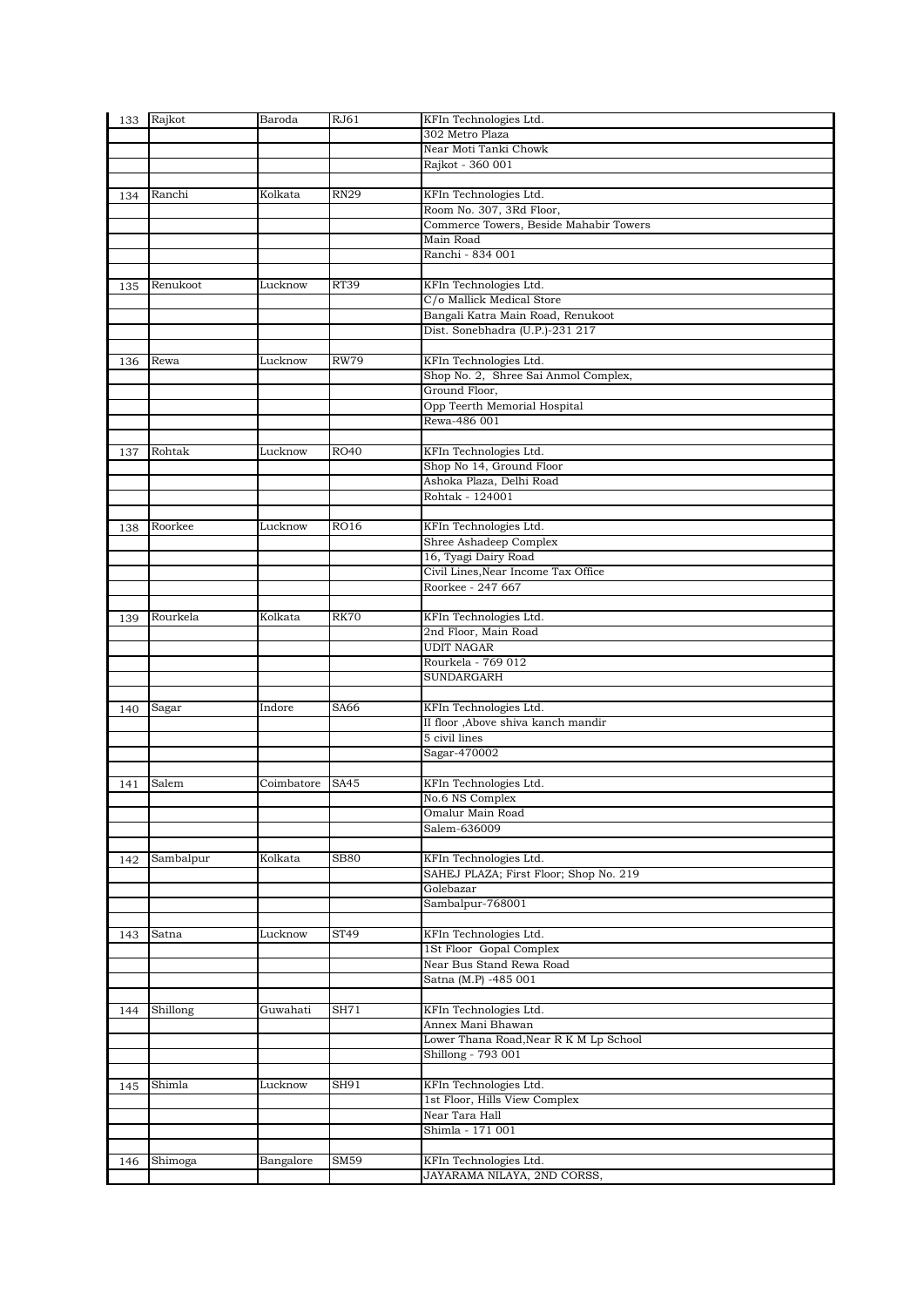|     |                |            |                  | MISSION COMPOUND, SHIMOGA 577201                               |
|-----|----------------|------------|------------------|----------------------------------------------------------------|
|     |                |            |                  |                                                                |
| 147 | Shivpuri       | Lucknow    | SV29             | KFIn Technologies Ltd.                                         |
|     |                |            |                  | Near Hotel Vanasthali,<br>In Front of Sawarkar Park,           |
|     |                |            |                  | A. B. Road, Shivpuri                                           |
|     |                |            |                  | Shivpuri-473 551                                               |
|     |                |            |                  |                                                                |
| 148 | Sikar          | New Delhi  | SIO1             | KFIn Technologies Ltd.                                         |
|     |                |            |                  | 1St Floor, Super Towers, Near Taparya Bagichi                  |
|     |                |            |                  | Behind Ram Mandir, Station Road                                |
|     |                |            |                  | Sikar-332001                                                   |
|     | Silchar        | Guwahati   | SL <sub>02</sub> | KFIn Technologies Ltd.                                         |
| 149 |                |            |                  | 1St Floor, Chowchakra Complex,                                 |
|     |                |            |                  | N N Dutta Road, Premtala                                       |
|     |                |            |                  | Silchar - 788001                                               |
|     |                |            |                  |                                                                |
| 150 | Siliguri       | Kolkata    | SI48             | KFIn Technologies Ltd.                                         |
|     |                |            |                  | 2nd Floor, Nanak Complex                                       |
|     |                |            |                  | Sevoke Road,                                                   |
|     |                |            |                  | Siliguri - 734001                                              |
| 151 | Sitapur        | Lucknow    | SP <sub>06</sub> | KFIn Technologies Ltd.                                         |
|     |                |            |                  | 12/12, Surya Complex                                           |
|     |                |            |                  | <b>Station Road</b>                                            |
|     |                |            |                  | Sitapur - 261001                                               |
|     |                |            |                  |                                                                |
| 152 | Solan          | Lucknow    | SO49             | KFIn Technologies Ltd.                                         |
|     |                |            |                  | Disha Complex, 1St Floor                                       |
|     |                |            |                  | Above Axis Bank, Rajgarh Road                                  |
|     |                |            |                  | Solan-173 212                                                  |
| 153 | Solapur        | Hyderabad  | SL04             | KFIn Technologies Ltd.                                         |
|     |                |            |                  | Shop No 106. Krishna complex 477                               |
|     |                |            |                  | Dakshin Kasaba, Datta Chowk                                    |
|     |                |            |                  | Solapur-413 007                                                |
|     |                |            |                  |                                                                |
| 154 | Sonepat        | Lucknow    | SN <sub>09</sub> | KFIn Technologies Ltd.                                         |
|     |                |            |                  | Shop no. 205 PP Tower                                          |
|     |                |            |                  | Opp income tax office, Subhash chowk<br>Sonepat-131001         |
|     |                |            |                  |                                                                |
| 155 | Sri Ganganagar | New Delhi  | SGO1             | KFIn Technologies Ltd.                                         |
|     |                |            |                  | Shop No. 5, Opposite Bihani Petrol Pump                        |
|     |                |            |                  | NH - 15, near Baba Ramdev Mandir                               |
|     |                |            |                  | Sri Ganga Nagar - 335001                                       |
|     |                |            |                  |                                                                |
| 156 | Srikakulam     | Hyderabad  | <b>SR76</b>      | KFIn Technologies Ltd.                                         |
|     |                |            |                  | D No 4-4-97, First Floor<br>Behind Sri Vijayaganapathi Temple, |
|     |                |            |                  | Pedda relli veedhi, Palakonda Road                             |
|     |                |            |                  | Srikakulam – 532001                                            |
|     |                |            |                  |                                                                |
| 157 | Sultanpur      | Lucknow    | <b>SU29</b>      | KFIn Technologies Ltd.                                         |
|     |                |            |                  | 1st Floor, Ramashanker Market                                  |
|     |                |            |                  | Civil Line                                                     |
|     |                |            |                  | Sultanpur-228 001                                              |
|     |                |            |                  |                                                                |
| 158 | Surat          | Baroda     | SU19             | KFIn Technologies Ltd.<br>Ground Floor, Empire State building, |
|     |                |            |                  | Near Udhna Darwaja, Ring Road,                                 |
|     |                |            |                  | Surat-395002                                                   |
|     |                |            |                  |                                                                |
| 159 | Tirunelveli    | Coimbatore | <b>TV50</b>      | KFIn Technologies Ltd.                                         |
|     |                |            |                  | Jeney Building, 55/18, S N Road, 2nd Floor                     |
|     |                |            |                  | Near Arvind Eye Hospital                                       |
|     |                |            |                  | Tirunelveli - 627 001                                          |
|     |                |            |                  |                                                                |
| 160 | Tirupathi      | Hyderabad  | <b>TP89</b>      | KFIn Technologies Ltd.<br>Shop No:18-1-421/f1                  |
|     |                |            |                  |                                                                |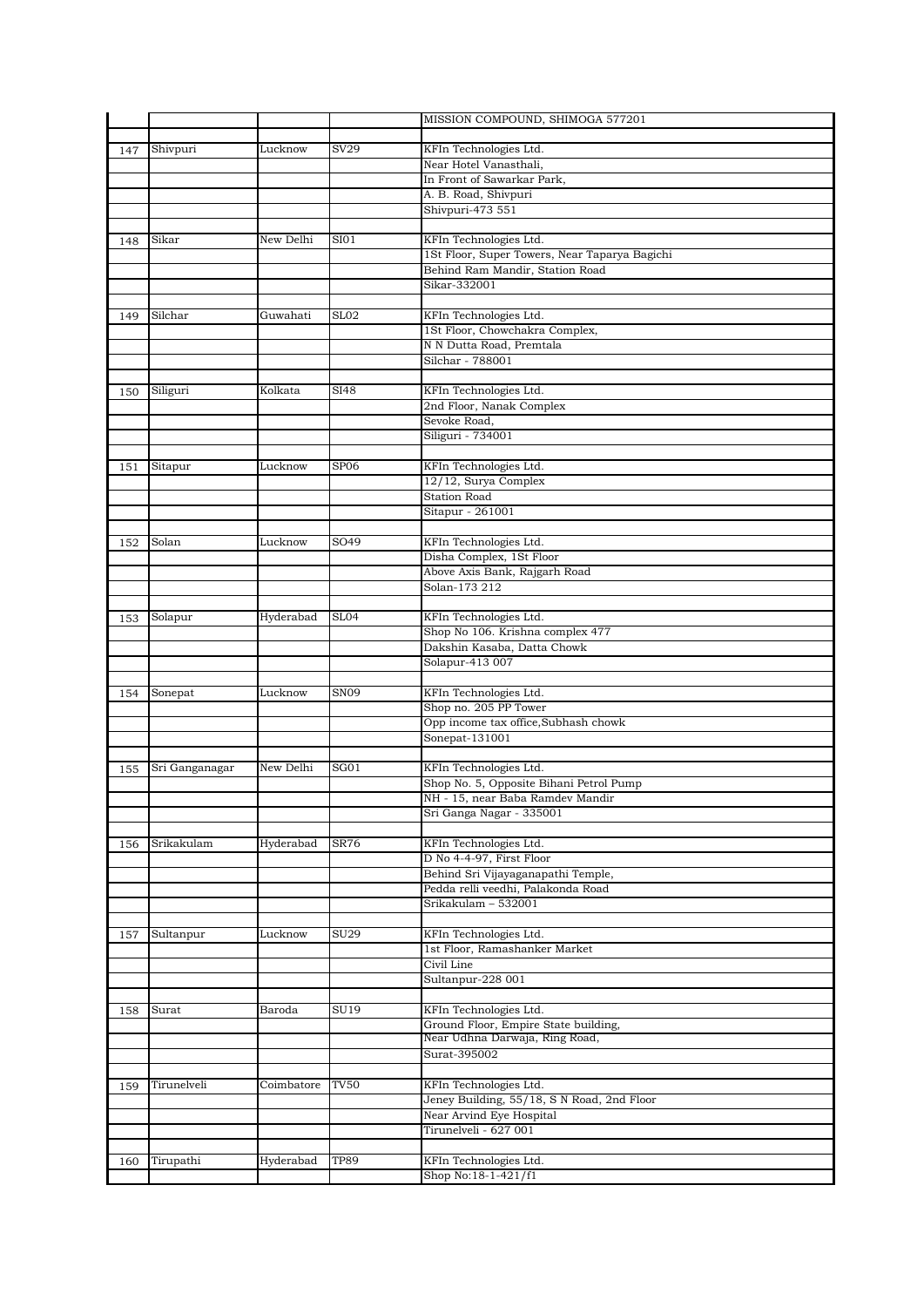|     |               |            |                           | CITY Center, K.T.Road, Airtel Backside office                   |
|-----|---------------|------------|---------------------------|-----------------------------------------------------------------|
|     |               |            |                           | Tirupati - 517501                                               |
|     |               |            |                           |                                                                 |
| 161 | Tiruvalla     | Cochin     | <b>TI75</b>               | KFIn Technologies Ltd.                                          |
|     |               |            |                           | 2nd Floor, Erinjery Complex, Opp Axis Bank,                     |
|     |               |            |                           | Near Kotak Securites, Ramanchira                                |
|     |               |            |                           | Tiruvalla - 689107                                              |
|     |               |            |                           |                                                                 |
| 162 | Trichur       | Cochin     | TU51                      | KFIn Technologies Ltd.                                          |
|     |               |            |                           | 4TH FLOOR, CROWN TOWER,                                         |
|     |               |            |                           | SHAKTHAN NAGAR,                                                 |
|     |               |            |                           | OPP. HEAD POST OFFICE                                           |
|     |               |            |                           | <b>THRISSUR - 680001</b>                                        |
|     |               |            |                           |                                                                 |
| 163 | Trichy        | Coimbatore | <b>TR34</b>               | KFIn Technologies Ltd.                                          |
|     |               |            |                           | No 23C/1 E V R road,                                            |
|     |               |            |                           | Near Vekkaliamman Kalyana Mandapam,                             |
|     |               |            |                           | Putthur                                                         |
|     |               |            |                           | Trichy - 620 017                                                |
|     |               |            |                           |                                                                 |
| 164 | Trivandrum    | Cochin     | TD58                      | KFIn Technologies Ltd.                                          |
|     |               |            |                           | MARVEL TOWER, 1ST FLOOR, URA-42                                 |
|     |               |            |                           | (UPPALAM ROAD RESIDENCE ASSOCIATION)                            |
|     |               |            |                           | STATUE, TRIVANDRUM-695001                                       |
|     |               |            |                           |                                                                 |
| 165 | Tuticorin     | Coimbatore | <b>TC40</b>               | KFIn Technologies Ltd.                                          |
|     |               |            |                           | No 4B/A-34, Mani nagar                                          |
|     |               |            |                           | Mangal Mall                                                     |
|     |               |            |                           | Palayamkottai Road                                              |
|     |               |            |                           | Tuticorin - 628003                                              |
|     |               |            |                           |                                                                 |
| 166 | Udaipur       | New Delhi  | <b>UD98</b>               | KFIn Technologies Ltd.                                          |
|     |               |            |                           | Shop No. 202, 2nd Floor business centre                         |
|     |               |            |                           | 1C Madhuvan, Opp G P O Chetak Circle                            |
|     |               |            |                           | Udaipur-313001                                                  |
|     |               |            |                           |                                                                 |
|     |               |            |                           |                                                                 |
| 167 | Ujjain        | Indore     | UJ23                      | KFIn Technologies Ltd.                                          |
|     |               |            |                           | Heritage Shop No. 227,87 Vishvavidhyalaya Marg                  |
|     |               |            |                           | Station Road, Near ICICI bank                                   |
|     |               |            |                           | Above Vishal Megha Mart                                         |
|     |               |            |                           | Ujjain-456001                                                   |
|     |               |            |                           |                                                                 |
| 168 | Valsad        | Baroda     | VD40                      | KFIn Technologies Ltd.                                          |
|     |               |            |                           | 406 Dreamland Arcade                                            |
|     |               |            |                           | Opp Jade Blue, Tithal Road                                      |
|     |               |            |                           | Valsad - 396001                                                 |
|     |               |            |                           |                                                                 |
| 169 | Vapi          | Baroda     | <b>VP95</b>               | KFIn Technologies Ltd.                                          |
|     |               |            |                           | A-8, Second Floor, Solitaire Business Center,                   |
|     |               |            |                           | Opp DCB Bank, GIDC Char rastha,                                 |
|     |               |            |                           | Silvassa Road, Vapi - 396191                                    |
|     |               |            |                           |                                                                 |
| 170 | Varanasi      | Lucknow    | VA39                      | KFIn Technologies Ltd.                                          |
|     |               |            |                           | D-64/132 KA, 2nd Floor                                          |
|     |               |            |                           | Anant Complex, Sigra                                            |
|     |               |            |                           | Varanasi - 221 010                                              |
|     |               |            |                           |                                                                 |
| 171 | Vellore       | Coimbatore | $\overline{\text{VL}}$ 88 | KFIn Technologies Ltd.                                          |
|     |               |            |                           | No 2/19, 1st floor, Vellore city centre,                        |
|     |               |            |                           | Anna salai, Vellore 632001                                      |
|     |               |            |                           |                                                                 |
| 172 | Vijayawada    | Hyderabad  | VJ32                      | KFIn Technologies Ltd.                                          |
|     |               |            |                           | Hno 26-23, 1st Floor                                            |
|     |               |            |                           | Sundarammastreet, GandhiNagar                                   |
|     |               |            |                           | Vijayawada - 520 003                                            |
|     |               |            |                           |                                                                 |
| 173 | Visakhapatnam | Hyderabad  | VZ20                      | KFIn Technologies Ltd.                                          |
|     |               |            |                           | 48-10-40, GROUND FLOOR,                                         |
|     |               |            |                           | SURYA RATNA ARCADE, SRINAGAR,                                   |
|     |               |            |                           | OPP ROADTO LALITHA JEWELLER SHOWROOM<br>BESIDE TAJ HOTEL LADGE, |